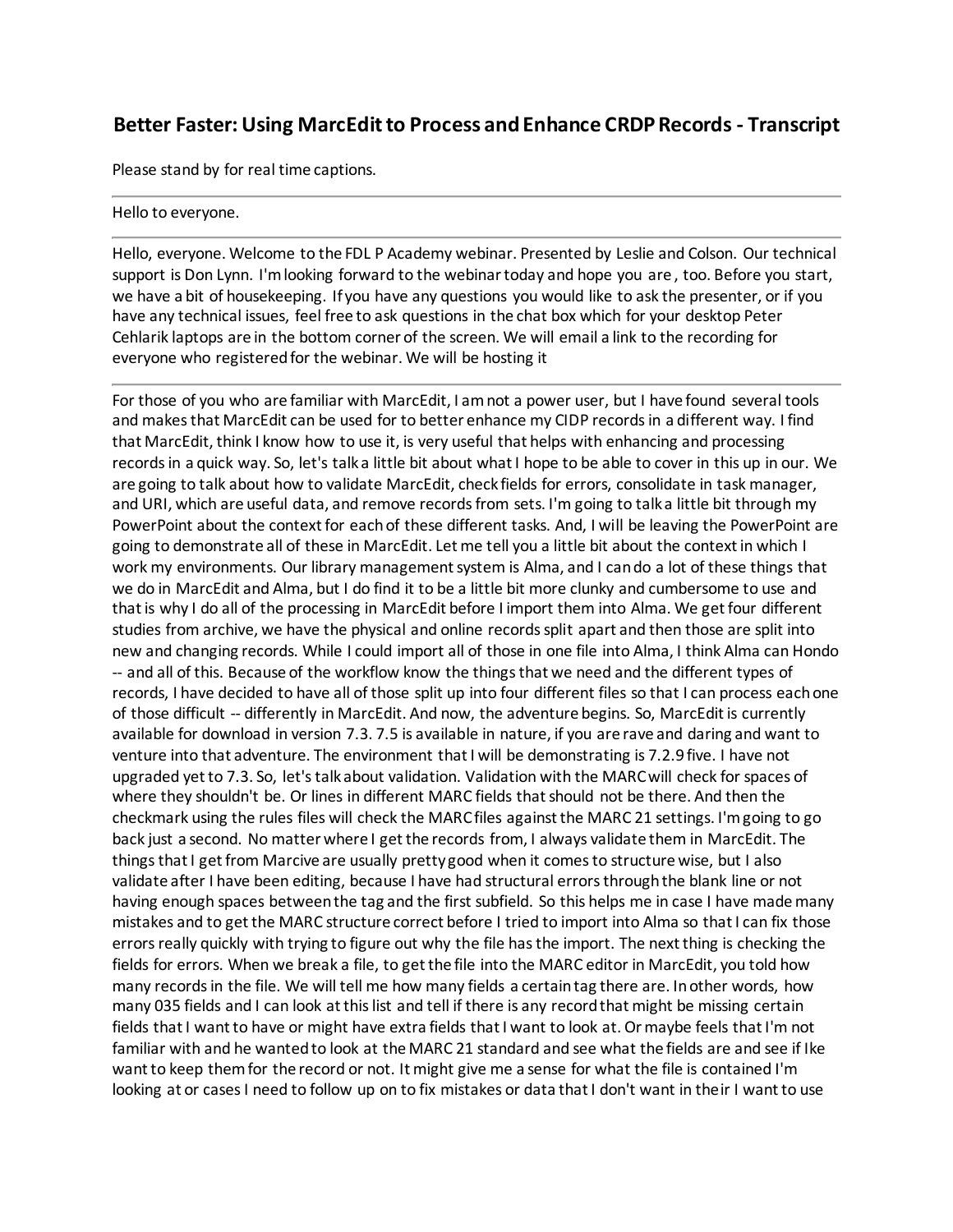the fund records missing field find the records that are missing. MarcEdit has a really wonderful feature. There many tasks that you can do in MarcEdit, but the wonderful thing is that I can read these consolidated tasks against that file, and, knock off several different tasks very quickly and not have to do them all manually. These are tasks that I'm going to use in these files every time, for instance, I want to remove all 012 fields and all 019 fields. So, these are going to be in a consolidated tasks I do not have to keep this in every time. And then, anything, any file that a run through MarcEdit, I ran the URI. They have a linked data environment behind-the-scenes. And, I think it's really great. I am glad that they've been very intense about moving into that link data environment. But there's no guarantee that we will be in Alma forever. We do migrate and it could be that will eventually migrate into a different LMS system or a fully linked data environment you want to make sure that our records are ready for that migration, so, I always add URI. Run all the records through adding URI to any of the headings that will take down. And then finally, sometimes we do remove records from sets. I will talk a little bit more about the particular use case when I demonstrate this. And, given your workflow and your environment, you may find that you need to remove specific records from a set before including into your LMS. I will walk you through how to do that very easily. If we have time, we have one more feature that I will demonstrate, so we will see. So, before I go onto the demonstration, are there any questions about what I'm going to be talking about?

There are no questions in the chat at this time.

Great. I will share my screen. And you should be able to see MarcEdit. Customize this little bit in terms of the color of the screen, because the default white that goes for is too bright for my eyes, so moves to great. That's not really problematic but sometimes it is hard to see the cursor, so I apologize for that. I have already had some files that are open in MarcEdit. I just wanted to save the time for doing that. So, this is a file for online records. And, so I will just walk through the process. To validate, go to reports. And, then I go to MARC validator. You can see there already the rules file in place. Again, this is a rules file that comes with MarcEdit and is updated on a regular basis. You can update if there certain feels that your library uses that may not be standard MARC 21 fields, and you can add those to the file. So, the first am going to do is checkmark using the rules file. I can groups results by error, which I will demonstrate to you. But to begin with, don't do that because I just want to get a sense of whether there are any errors or not. But as a caveat, I want to say that the stylist amusing today, I am demonstrating what they look like. These come from archive and do not come with mistakes, so want to make it clear that these are not mistakes that came because they were given to us by Marcedit, there mistakes that I put in there. As you can see does processing it it does a pretty quickly. The first tells me is that there is some potential. I like to follow up on these by using find. I will search for just to see why MarcEdit thinks it was a duplicate. Often what happens is that it looks like a duplicate to because it is matching on basically the 245 field and wanted this finding is that I have multiple volumes. So, I have a four volume set, so four records, one for each. They could be a different title, or they can have a subfield. But to there are times when I have found an actual duplicate record. So I will just follow up on those very quickly to see why MarcEdit thinks there is an issue.

And if this is a really long list, I could, and I will do this, I guess, I can copy it to the clipboard very quickly and then open Notepad and I will leave this up for a second. I will paste it to the clipboard. This way can have this list available for me to have it next to my MARC editor file and work on fixing the errors just from the list. That is one way of doing it. The other ways that I can just click on this link that will take me right to record 18. So, does telling me that the error is in the 336 field and the sub field G here. Sometimes I find this to be the case that it will say go to record 18 and is not actually the right record, so, the other day when I was testing it, it worked fine. It actually took me ahead of the record that I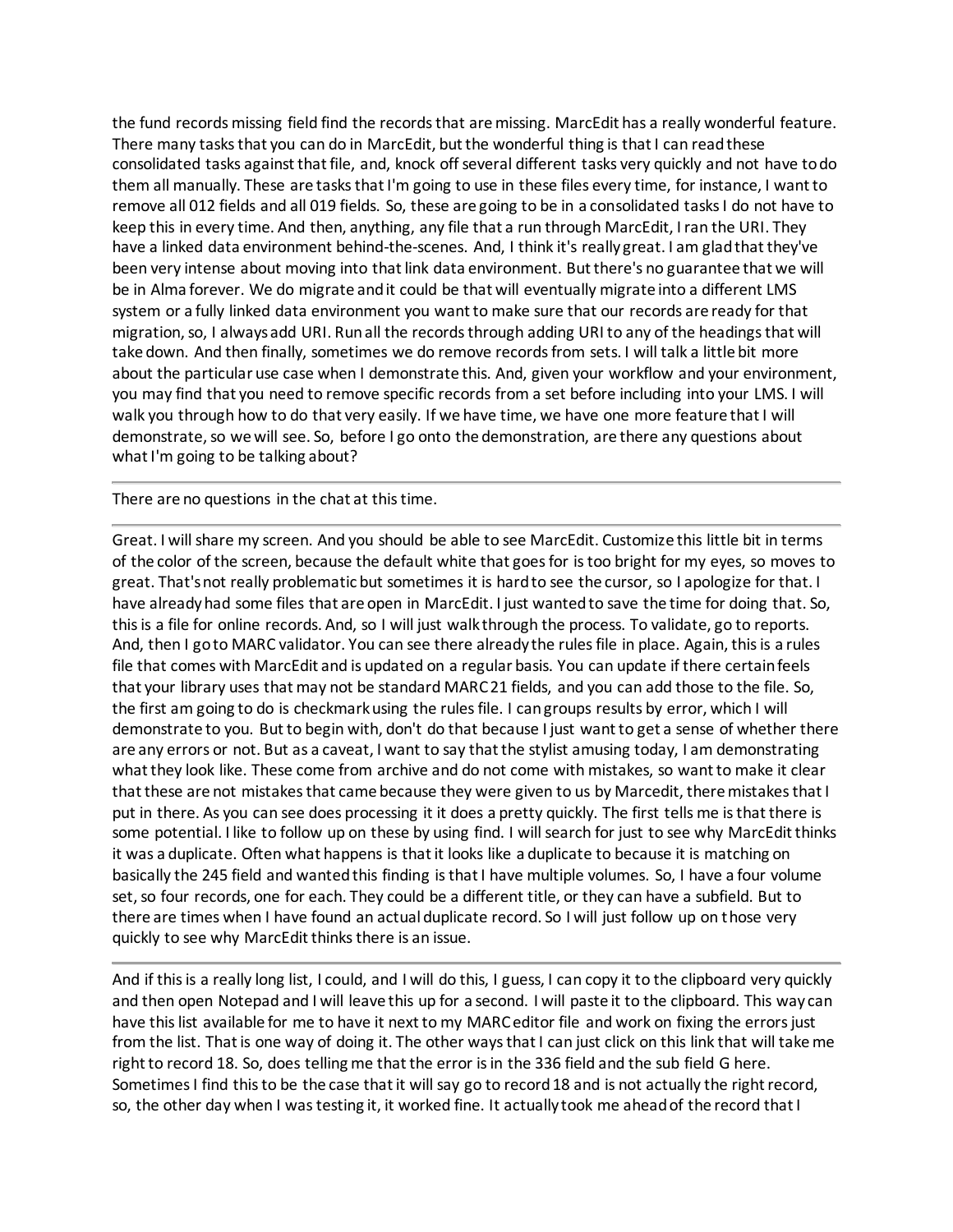need to go to, as you can see. I just remove that and fix that mistake . There's no other way can do this. I'm going to close this and go back to my MARC validator. Going to group these results because what I have found is that sometimes there are errors that are common. There many of the same errors in the file and if that is the case, then it is something that I can batch change. Rather do that than manually go into each record and fix them, so I'm group them together to see if that's the case. As you see that through the records that have the 336 subfield G. I know that with those pictures I can do the search and find and see if that is the same mistake and if it is, I can fix it by batch. I have two other errors, one is the 260, invalid data, and another one invalid field format . It looks like they are with the same records, so I'm going to copy that title and fix that. After the show you the second part of validation. So I will close that. So that is one step in the validation process and that was checking the MARC rules file. What the next is to validate the structure. To see if there any spaces or dissing spaces or incorrect field coals and things like that. And it is actually telling me that there is an error. There is a field formatted incorrectly, we must have two spaces between the field and the field data, so nicely, it tells me specifically what the error is. And, it is in the same one that I copied the title on before. So, again, I can copy this to the clipboard and because of already copied the title, I'm going to close that with the search and edit. Sign and paste. As you can see, I cannot see this cursor very well because of the gray background so I apologize for that. This is the title that I want to look for. I will highlight that and jump to the record. And, the error was in the field to 60. As you can see, it is missing a space. There should be two spaces and then the indicator. So, I am going to save the file now. Go back to my report to validate and there are no errors. It was that?. Now not going to go through cleaning up all the other errors that were in the file, but hopefully you get a sense of how easy it is to find errors and fix them. So, that is the validation process. Are there any questions about the process?

## No questions yet.

Okay, we will move on to checking the field for errors. So again, I go to reports and then field count. I know that my file has 493 records in it. That will give me a sense of whether have the right number of fields to respond with that. And, usually it is for these records, and look at all of the fields, but I'm particularly looking at the specific ones as well. I want to make sure that every file has, every record has a 086 the field, which is the docket number. The reason we need that in every record is because our students will put these records into different collections in Alma. Because we want to have all of our government documents findable in a collection in the discovery layer. We put the been different locations based on the number or the department that publishes them. It must have that 086 field. If there any records that were missing, it will be much quicker for me to find them here, to find out that they're missing that here. Go out and find out what the number should be a put into the record as well. And get a in MarcEdit before it is reported into Alma. We want to make sure that we have enough 300 fields and as you can see, therefore hundred 93 records, but, I am missing, there is a record that is actually missing one of the 300 fields. The other things that I look for again, so look for fields that I may not be familiar with and I have been catalog enough that I'm pretty familiar with what a lot of these are, and with the new RDA field, learning what those are, so for instance, I will see that there is a 513 and 518. Not really too sure on what those are, so, I would publicly go and look those up just to make sure that I know what they are and that I want them in the record. The other thing I want to note about the field, for instance, the 515, there is only one record that has this field and that is kind of a heads up to me to take a look at this field to see why there is only one record that has this field that I want to keep. With some of these records for online resources, there is a field, I think it is a 550 field that has licensing data and sometimes the licensing data could be specific to an institution or specific to an environment that does not work for us. So, I will remove that field if it is not pertinent to our environment. So I scrolled down again, the whole list, checking to see what is there. I'm also looking, since I am, a live look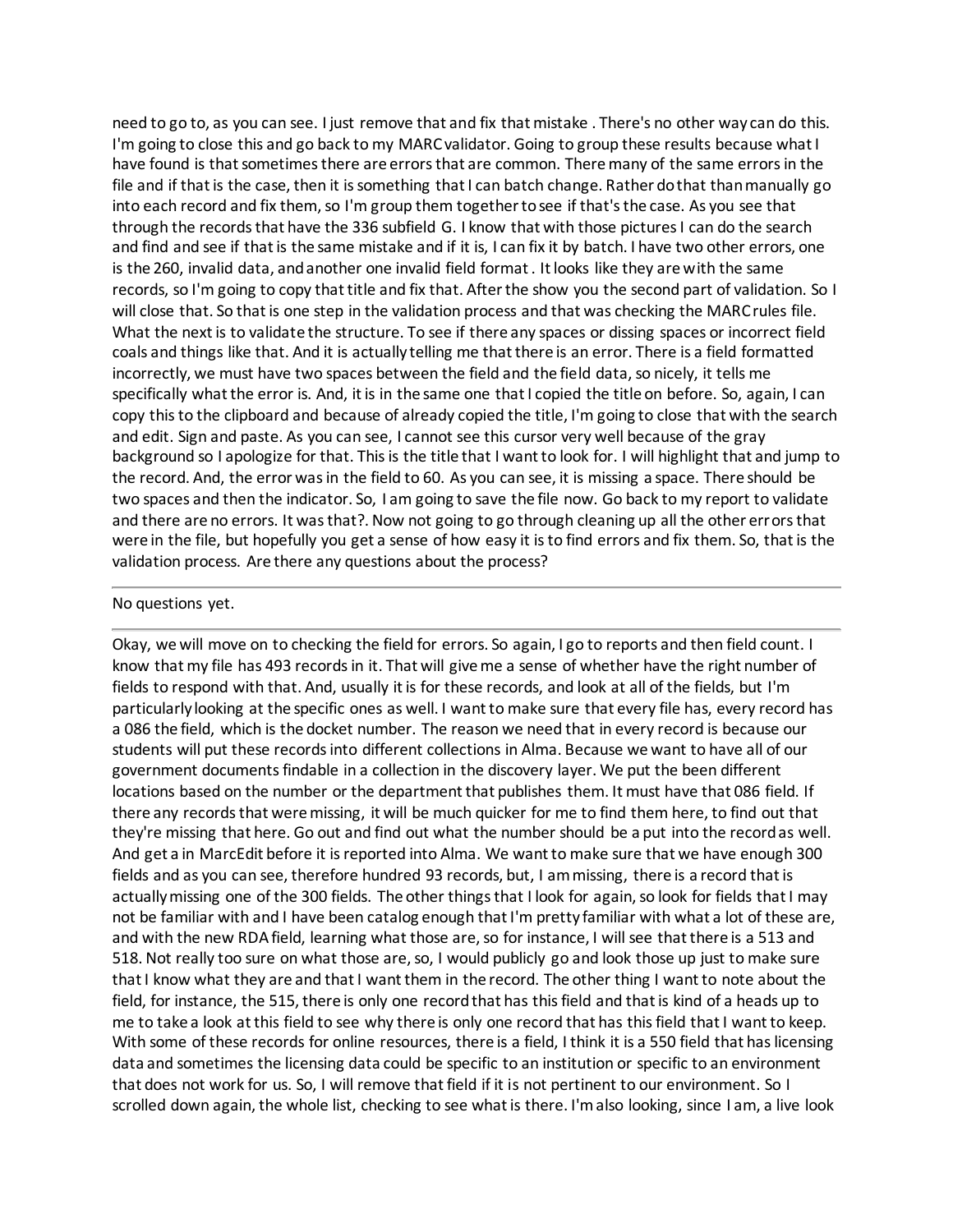at the online resources and the physical resources, for the set that is typical resources, want to see if I want to have any 536 fields. Sometimes might remove that where we might have the at four. This is a file for online records and we can see that I have more 856 fields than I do records. That tells me that there are many records with multiple 856 fields and that is interesting to me because I want to see if I want to keep all of those, why there are multiple fields, and then there is the 92 field which tends to be a local field so I will took a look at that as well. I usually take note of which field I want to be looking at if they are not my usual ones, and after this step, I will go and look at them and I will show that really quickly. I want to look and find, and it's a search for a tag, I to find it in the ISBN or the other number, but if you put the = before it, it will look for the tag. When I am in the online records, I want to make sure that all of the 300 fields start with one online resource. They can include the pagination or not, they can include the color illustration maps and all that information. I want to make sure that they do all include the online resources. That sorts them in alphabetical order, which is a really quick way for me to -- because, all of the same ones are grouped together so I can quickly scan to the bottom to see if there any that don't. In this particular file, there's just this one. I know that I am missing a field. A 300 field, some going to go to edit shortcut. Field edit. Then find records missing field. In this search, you do not have the equals sign. Because it says it is looking for specific field tag and it takes me right to the record that is missing the 300 field and I will just edit room?. All right. I have fix that. I save my file after every change that I make. Due to a bad experience. I would encourage you to do that as well. I do want to look also at the field because there were duplicates there. And I could just scroll down over here, they have the record number and I could just scroll down looking for duplicates and depending on how large my file is, that can take a lot of time. I do see that there are two here and the record number 37. I can see that one is the PDF version and one is the text version. I am fine with keeping both of those in the record. The other option is that they will sort in alphabetical order and I can see the ones that have this field, what kind of format or resource are they pointing to. It will explain why there are multiple 856 fields in this particular record. And then I will scroll down and again, I'm going to expand this a little bit so I can see this full URL, I'm looking for anomalies in these URLs. It is just changing from PDF to text. Which is why it caught my eye. And, then it changes from text to noting field three. And then I have this one within notes. Going to take a look at the note to see if I want to keep it. Microsoft excel required to do the appendix. This is something I'm going to want to check after it has been imported to make sure that this note is showing up. I'm not quite sure how our import file is configured for adding notes to the portfolio using subfield C and I want to make sure this is showing in that portfolio. So I will probably, if I was doing this in my real-time, I would go into this record, jot down the number so I can look at it later. Not just going to continue to scroll down, looking for anomalies. Usually, there aren't any. Hopefully there won't be any. But, there is. So, this is missing the GPO number. This actually did come from archive this way, so, this URL actually takes me to a page that says this URL is no longer assigned to a resource. So, again, I would jump to this record, I would find with the resource is, the continuous stream discharge, copy it and paste it in Google search for's and then at it, and the complete URL while I am in MarcEdit, before I import this into Alma. So, that, the context and how I check the fields for errors, I there any questions about the process?

I think everyone is following along closely. There no questions yet.

Great.

All right. Now, I am going to consolidate tasks. So, to do that, I go to tools. And, I will look in manage tasks. This is where individuals, interval tasks as well as consolidated tasks are listed and I'm going to have the name, and as you can see, I have three consolidated tasks. 14 new online, one for change online, and one for change print. We don't process the new print, because we wait until we actually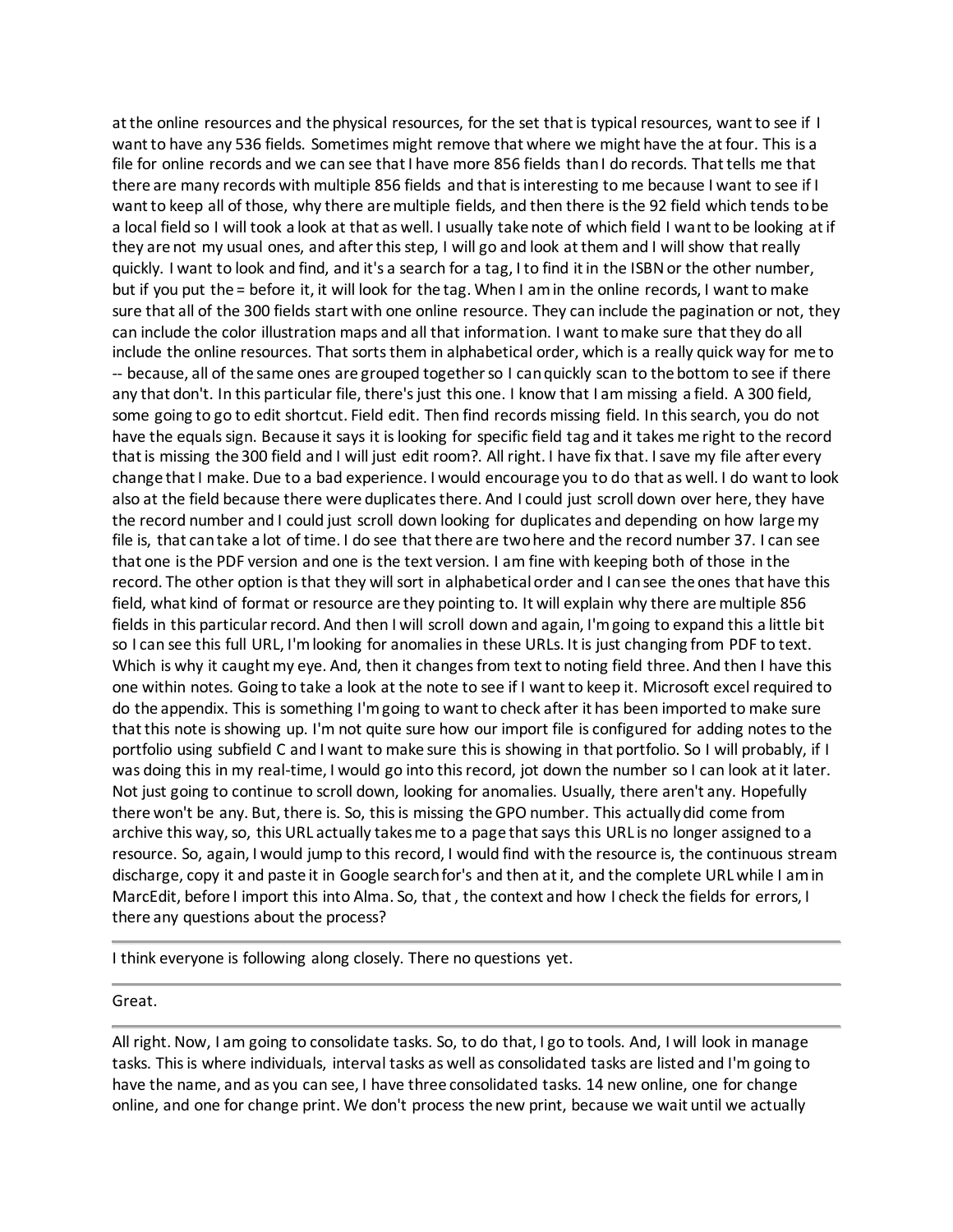have the item in hand and are cataloguing it in Alma to see if we need to do any updates to the record there. So we do not process those in MarcEdit. So for this particular consolidated task, it is change online. I actually have three tasks in here. I am going to add, I'm going to show you how to add to this consolidated task list. I'm going to close this first and I'm going to create a new task, which I'm going to call -- might want to use this task in records other than just my doxologies online. My want to have it available to use all of my tasks or any the record records that I process in MarcEdit. I'm going to create this task outside of my task list and then add this task to that task list. Not going to put a description, because I think my task list name is descriptive enough. So, in this box, I'm going to add attacks. And to do that, I will have an action. This means add a task and keeping over what all the other icons down here for, and this brings up all of the options that you have for creating tasks. I'm going to add a new field task. And, 33S. Went to copy and paste this duty here. And then I'm going to add the field. Noted that you need to add the indicators. In that text box. I'm also going to add the 337 field. And this 338 field. These are specific to online data. I think I will change the name. I'm going to save that. And, that should be right here. I could edit the task. Yes, I can. There we go. So these are specific to online resource. Now going to go to my GovDocs change online. And I can choose from the task list. That is really hard to say. Will it let me?. Rough one. Add . And I'm going to and from the task list. Okay, and it brings them in here. I'm going to say save. I could run this on my file. I'm going to close this. Go to tools. Assigned task and this is a currently available task. That is how quickly it ran. 492 records in that time. And it tells me what it has done and how many fields were affected. I always get rid of the subfield H because we don't need that anymore. But we still get them in the records. And, we have the 336, 37, and 338. Here I made a mistake, so, I'm going to close this and normally, if I would, actually, I'm going to do that's. Because I have saved, this is why I recommend saving after every task you've done because sometimes you make mistakes and you want to undo them. You can go to edit and go to special undo, which will on do it. But if you've gone too far and you can't do that, you can closeout and then reopen the file and you will not lose a lot of the changes they have already made.'s let me show you what mistake I made when I created that task, I'm going to edit this one. I want to have it as and in the field, only if not present, because some of the records did have a field and some of them did not.'s I only want to add them if they are not present. So it is very easy to add and fix things if they are not working the way you thought they should work without having to totally redo them. Here, it only added 71 fields. That was the number of records that were missing those fields. All right. Any questions about consolidating tasks?

Not a question per se, but there was a comment, keep in mind that we can automatically delete unwanted fields of your choice.

That is good to know. I know that there are ways that we can customize our profile with Marchive. Because this file is over almost 500 records, but could use this file, I'm going to switch and all of those different boxes that popped up while I was editing, the kind of stay there behind the scenes. And I'm going to open one that is a smaller file with only 12 records in here, because adding URI can be a very lengthy process, so I want to work with a smaller file to do that. Said to do that, you can go to tools. Linked data, and build linked records. And, already, you can't see it because it is great, but has my source file and by save file. It has preselected adding the main entry and added entry subject and if I hover over this icon, it tells me what data it has actually detected. The different authorized types of, I'm going to use the term heading. So, that vocabulary is attached. So I usually just run it like this. I get all of the links. But you can also limit it and I am going to, for this purpose, I'm going to limit it's because those of the main vocabularies that we use. This will not to do anything with the three XX fields but I'm essentially going to have to run these twice if I want those fields to billing. So, then we just click on process and what I do is set this to process and then go on and do something else, because if I have the save the file, it will take quite a while. Hopefully with these 12, it will not take very long, but what is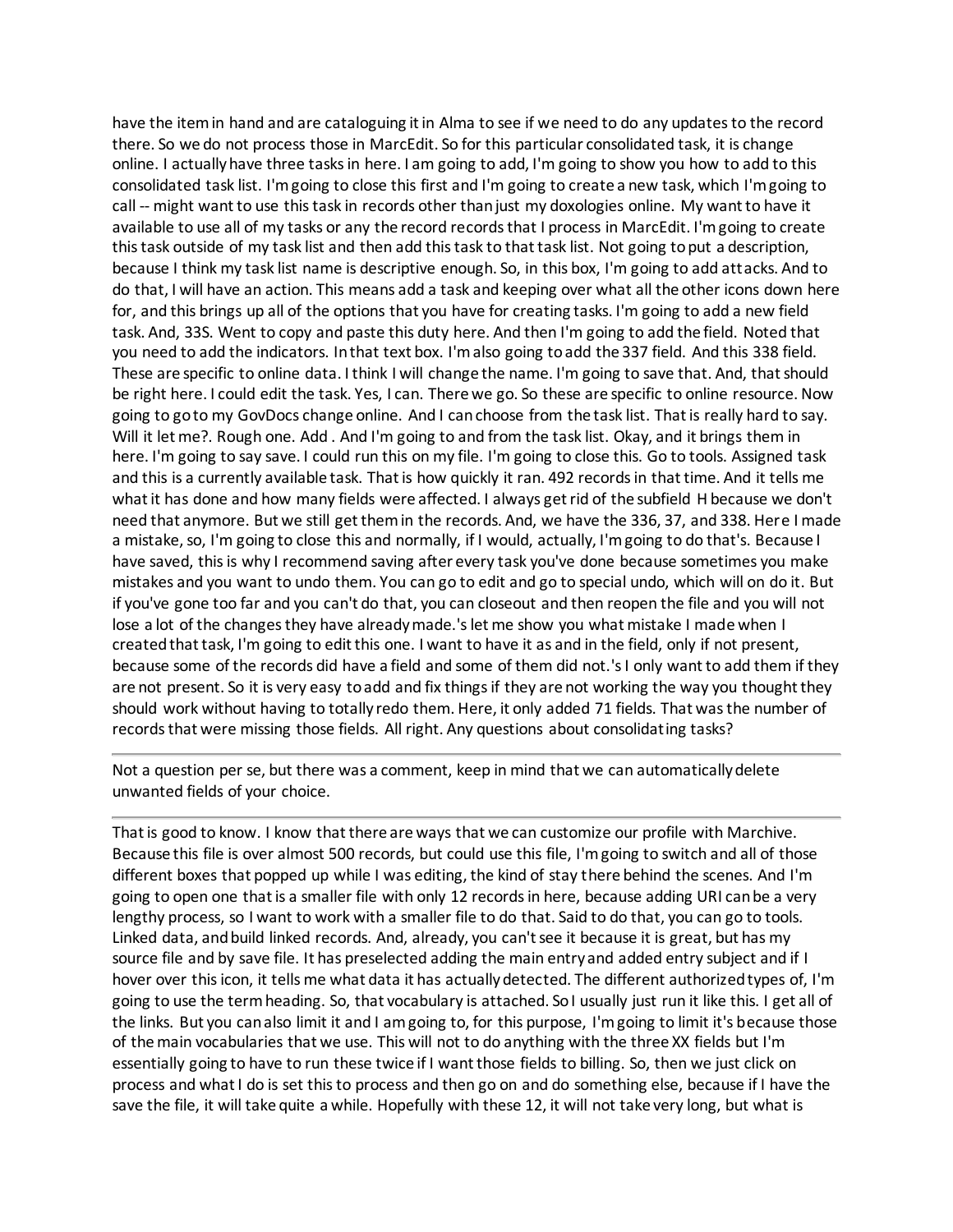happening is that the MarcEdit is coming out and pinging the different surfaces . And, it's looking for all of the terms to see if there are matching authority records there. Then it is bringing the URI and associated with that particular heading. And then we are almost done. Okay. And then as you can see, we have a URI in this field. It is subfield H and it is for the Arctic region strategic aspects. It will only add a URI if the entire string is, if there's a matching authority record with the entire string, so as you can see in the field love that, the security international subfield, the Arctic region. Most regents do not have authorized authority records, and so, there's probably not an authority record for the security regions, even though this is a valid subject heading string, that is why there is no URI there, because both of them together do not match an authority record. And their ". There are all the URI that I can get to that I can import these into Alma. Are there any questions by adding URI?

## Not at this time.

Okay. Now I'm going to close out of this. So the next thing I'm going to demonstrate is how to remove records from sets. And in MarcEdit drawer, which is where these are located. MARC editor is one part of the MarcEdit tool and it is where you do your editing. The records in this format are in a form that is readable by Please stand by for real time captions. -- MarcEdit editor. You have to break them into this pneumonic form that MarcEdit can re-. You have to have a binary file so I'm going to use one when I go to that tool to remove. So I go to tool and then select MARC records and I want to delete selected records. Now, you can either delete or extract. If you delete, it just eliminates the records. If you extract, it will create a separate file with the records that you extract. I'm going to delete . Now you have to go all the way down to the bottom. It is a little counterintuitive, but you have to go to the bottom to find the records, and it is going to the default. I want to go here. So, I have my records there. And, the display field, it is a default so the field that will display right appear for each record is the 245 subfield A. Actually want it does display subfield A. So, then, once I got into the right field, I want to import and it brings them all in here. I forget how many are in this set. 592. And, then the field is displayed. If I had forgotten to change that, it is no problem to just type it back in here, reimport and it will give me what I want. So, no big deal. And, I'm going to sort this by the numbers. To see if it has any records and it that start with this prefix. Or with this pseudo-number. Because, I want to remove any of the records that have this. So in our context, this is the situation for why we do this. Because of our profile with FDLP with what resources we get, we have set it up to get public lots which have numbers. They come in two forms. One of them is a sheet of paper, some of them are hundreds of pages long. So, they come individually and then we get them as a bound version of all of those one leaf and 500+ page things all come down together. In our environment, we have catalogued this particular title as a serial. So, while we want each of these individual things so that we can have the most current ones available, we keep them as a bound volume in our serial set. So, we don't want to catalog each of these individual ones as monographs but we do get monograph records from archives. The could be a way that we adjust our profile with Marchive to adjust these, but I have not explored that yet. I want to keep and have bound some of the items, I want to keep the records, but not have them in the files that I want to import. I guess that's why have not investigated getting rid of all of these records, but I want to get them out of this file, so I could click this box to the left for all of these. But, there are many. So, in a sweeping able to find them is to search the site field and it defaults by putting this hashtag . I don't quite know what that means. I'm just going to remove it and type in what I wanted to search for. And found an selected 44. So very quickly, I was able to select all of them. And, I can either generate every port, which I'm not going to do, or I could delete. And is going to delete those. It is going to create a new set. Or, a new file for this. That's coming this way, when I exit, the original file that I had used, this remove records now that I was using, all of those have been removed and now I can import my file into Alma. Are there any questions on removing the sort of things?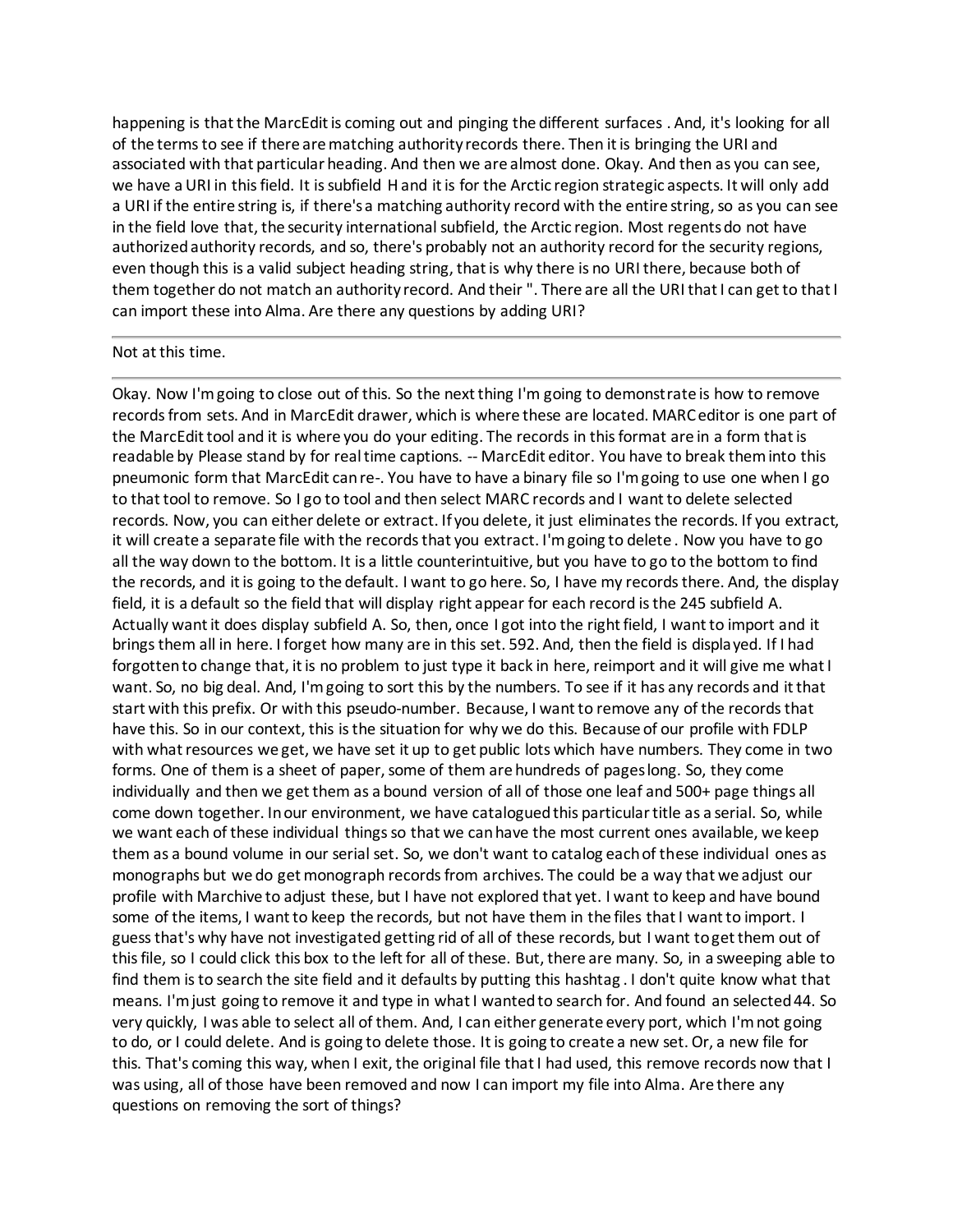Yes. Mary said how did you get the delete selected button to not be gray? I missed the step before this one.

I will just walk through that process again. I will go to tools, select, delete, and import. I will display them. And it is not gray. So, it is great until you actually load the record in this particular tool. I hope that answers the question.

We have another question for you. Is there any way to remove records based on a list created in a different program?

I think the only way is to, well, the only way that I'm aware of is that if you deleted by a specific field, so, I don't think you can import your other data into MarcEdit and delete. So, I guess I would answer that, as far as I understand, there is no way to do that.

And thanks. Mary says thank you as well. Any other questions?

I'm not seeing any at this time.

All right. So, we have 10 minutes. I'm going to show you very quickly one other tool. I need to make my, I'm going to make my online file. You need to do that as a file and then save it. Let me go back and find that. For those of you who have never used MarcEdit, this is how you do this. Now you verify URL. I can run that against my online file. And I'm going to create an output file. And, we probably won't -- it's not just one thread, this is time-consuming as well. It is going to check in for all of the URL in the record to see if there are any invalid URL, this has been very helpful, because, as you saw, there was one that had a link that was missing the GPO number. I think that might not have shown up in the verify URL process, because it did actually go somewhere. And, this file is probably too big to wait around for it to be done see could see the final products, but, their varying stages of verifying that it goes through and they will give you a list of how most of them are to say that they are all valid. There are usually couple at the top where either the resource was unfounded all, or the link went to a generic page. And to check those. Sometimes those the only place that I can go to. Has to search that page for a specific record. Sometimes he just points of the wrong page because, you know, maybe the government agency has changed the pages and now it's pointing at the wrong page or a different resource. So anyway, this is a very quick way, well, not quick to do if you have a mixed file, but it's a nice way to be able to check all those URL when you have a online record, just make sure that you are loading L URL that are going to load for your users. Now I'm going to stop sharing. We are not going to wait for that. And so, are there any final questions?

A couple, actually. Is there way to create a MARC file from a binary file?

MARC files come as binary. So, oh, yeah, they are already binary. When you break them, they become what is called a mnemonic file which can be read in MARC article. Then you move it back into a binary file. So if I'm not understanding your question, let me know.

Another one for you. How did you learn how to do these various MarcEdit tasks? Did you earn from a mentor, did you take a class?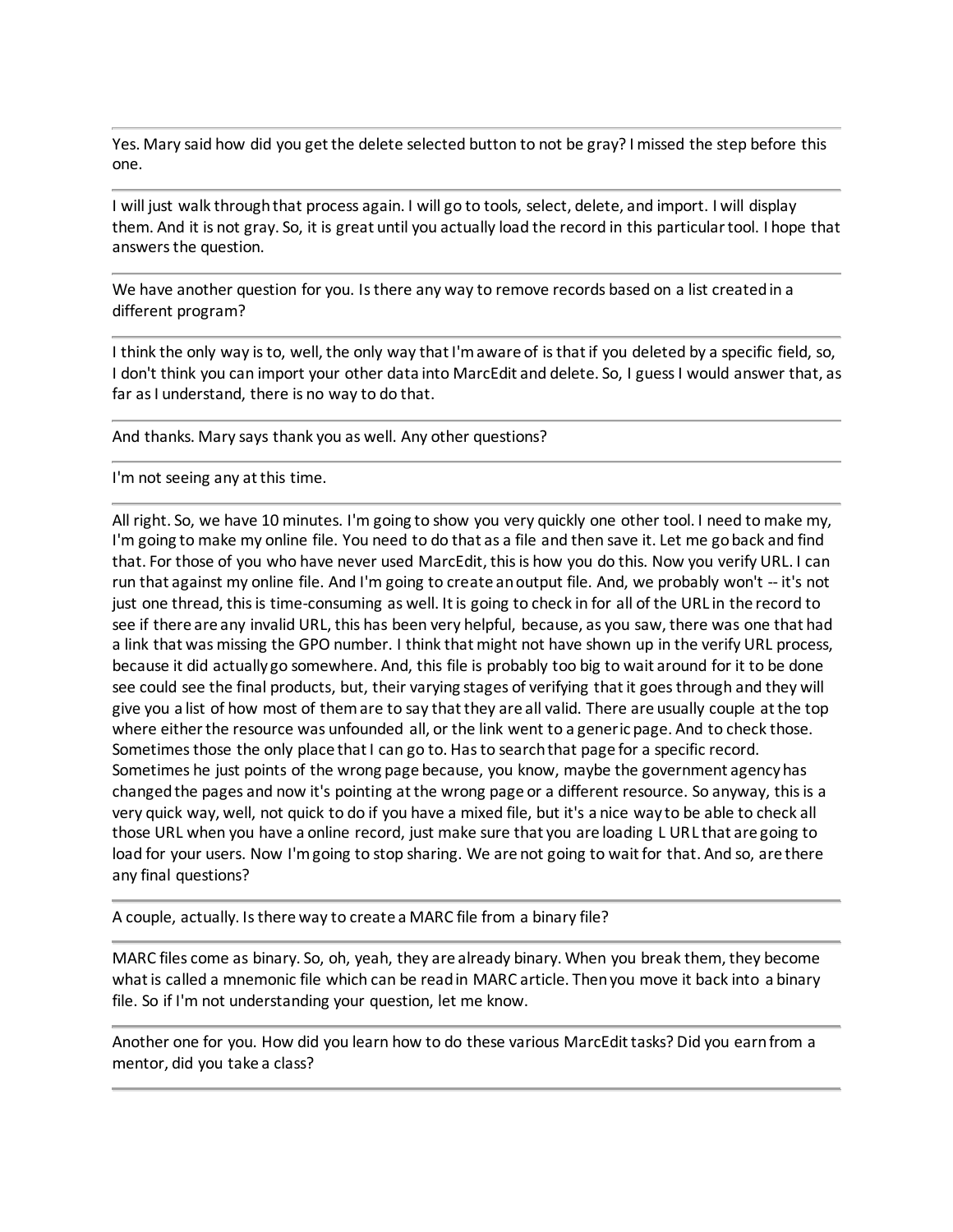All of the above. MarcEdit was really intimidating to me to learn the tool. I've seen enough demonstrations of what I could do you know that I wanted to learn how to use it, so I just gave myself a chance to do it and actually, I made a proposal to a conference to present a workshop on this which forced me to learn how to use it. So looked at the tutorials. I watch the videos. I read about some online help that has improved over the years, and then I just dived in there and figured it out. I don't really have a mentor for it, because actually became a mentor to everyone at the conference that I go to. I am the MarcEdit person. Figured out how to do that and help them, so, there is enough information out on the web that there is a lot of help out there. And plus, there is a listserv that I am subscribed to and whatever the question, I posted to that and their experts on that listserv that will help you, but Terry is one of the first people to answer the question, so, I highly recommend that if you're interested in using MarcEdit, just go to the website and download the tool and look at the website and all of the resources that are available to you. Go to YouTube and search for MarcEdit, and sign up for the listserv . These are all very helpful places to learn how to use them.

Is this MarcEdit L?

And I have another,, compile into MRC takes file from MRK to MRC.

Yeah, it is, it is called the setback after the file name. We have the binary file and the mnemonic files that can be read by MARC editors. File extension?

That is it.

Thank you.

Thanks. And, it is in response to what is the listserv.

It is available by subscription information is available right of the website for the MarcEdit website. Terry will have that information there.

Of the question is is there way to delete all fields except for one? I just want to keep the 035 .

Yes, so, let me share. Actually, I don't know. I was again going from -- yes, there is. There's always a case we have to figure out, what am I trying to do here?

It is still running. Let me think yes. If you go to the limited text transmitter, the source file, I do this all the time.. If I don't buy source file. Sorry, all files. That I will just run this line. The output file. Then I save. It will bring it as a text file, actually. So the limited tank. Then next. Yes, you just -- he has change this since I use this. No, I am sure it was the text translator.

Would work for you if we share the contact information for the person who asked the question?

Yes.

Because we just have one minute before the top of the hour. Thank you, I really appreciate that. And a few more comments, if the file has a different file extension, for example, connection expert has a different file, you can choose this to go into MarcEdit? And you can export files to separate files. I think for the demo, you want to export tabs. Then we have thank you very much for your presentation.